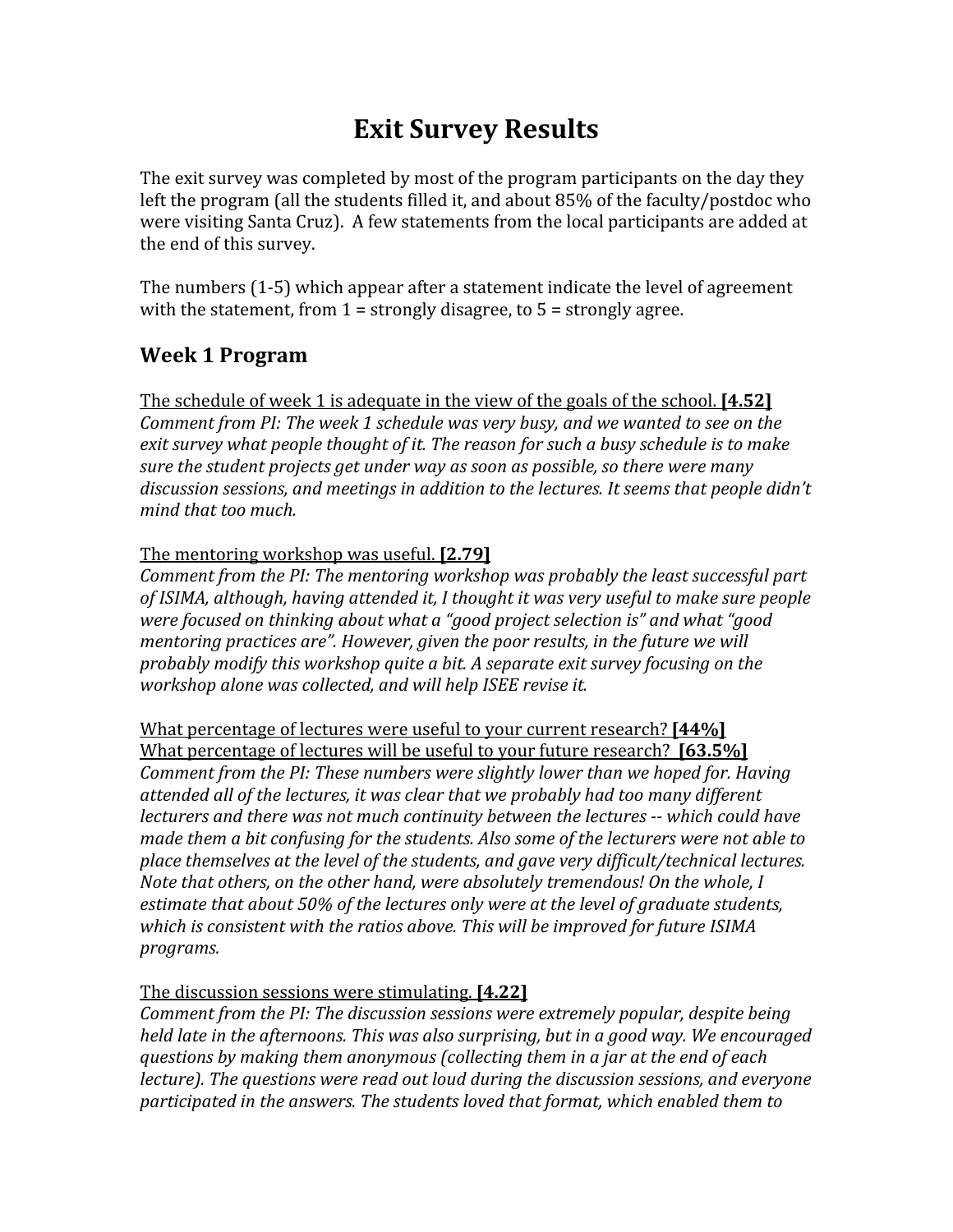*ask
questions
without
feeling
pressured,
and
many
interesting
discussions
started
from there.* 

### **Projects:**

The
ISIMA
program
expectations
about
the
projects
were
clearly
explained. **[4.08]** Comment from the PI: we forgot to tell the students ahead of time that they would have to write up a project report, and there was some grumbling about it. However, overall, they understood that the report is necessary and can be used as a first draft for *a
paper,
and
so
they
nearlyhappily
complied.* 

(For
students)
The
selection
of
projects
offered
was
diverse
and
stimulating. **[4.42]** The
project(s)
you
worked
on
were
interesting. **[4.5]** Comment from the PI : one of the most important aspects of *ISIMA* is to propose a large number of scientifically diverse projects, so that each student can select something of their interest, either in a field different from their own, or in a similar *field
but
using
new
tools
for
them.
Overall,
this
was
a
great
success
and
every
single student
found
a
project
they
were
really
excited
about.* 

#### You were able to complete the project adequately. **[3.96]**

Comment from the PI: This was one of our major worry, whether the students would be able to complete a project in the 5 weeks between "decision" and "presentation". Overall, I would estimate that about 80% of the projects were more-than-satisfactorily *completed,
some
yielding
paperready
results,
and
some
yielding
invaluable*  preliminary analyses for future papers. Only about 3 of the projects were not as *advanced
as
we
would
have
hoped.
For
two
of
those,
the
major
issue
was
that
they* were very computationally intensive projects, and the code hadn't advanced as they would have hoped by the end of the program. This is more of a project selection issue *than
anything
else,
and
will
be
an
important
lesson
for
the
future.* 

The
project
is
likely
to
result
in
a
publication. **[4.6]**

Comment from the PI : We were very happy to see this high response here, but of course, only the future will tell. A list of all of the papers published from the ISIMA *program
will
be
put
online
as
soon
as
they
are
available.*

#### (Students/Postdocs)
You
had
good
scientific
support
from
the
ISIMA or
local
faculty for
the
projects **[4.78]**

Comment from the PI: This is also a great result, and we have to thank all of the ISIMA participants who put in a tremendous amount of work to advise the students. None of the students felt isolated or left-out, and everyone learned a lot from their mentors.

### **Networking:**

This
meeting
helped
you
create
new
research
collaborations/opportunities. **[4.5]**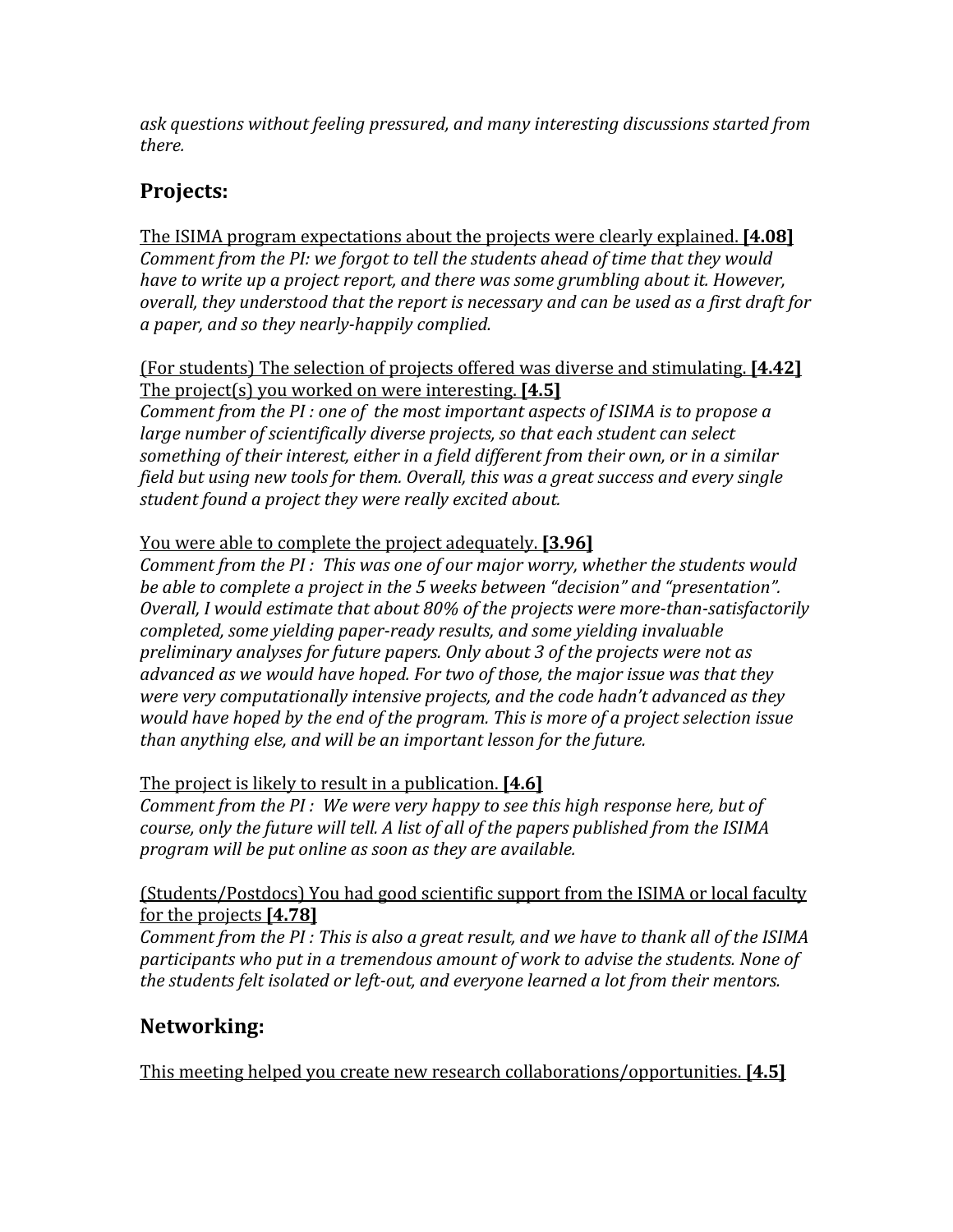This
meeting
helped
you
meet
future
postdoc
advisors/colleagues
or
future postdocs/colleagues. **[4.44]** Comment from the PI: These were our major goals for *ISIMA: creating a new network*, both professionally and scientifically. The overall response about this was *overwhelmingly
positive.* 

### **Logistics:**

The
seminar
room
facilities
were
adequate
for
the
meeting. **[4.15]** The
community
room
facilities
were
adequate
for
the
meeting. **[4.27]**

The
computing
facilities
were
adequate
for
the
meeting. **[3.72]** Comment from the PI: The computing support from the School of Engineering staff was not at the level we expected. This is not due to their lack of good will but to the budget cuts which have gravely affected UCSC: the IT support is under-funded and under-staffed. As a result, the deployment of the upgraded supercomputer was delayed by a few weeks, and this affected a few of the student projects (although, thankfully *only
a
few).* 

The
apartments
(rooms
or
offices)
facilities
were
adequate
for
the
meeting. **[3.52]** Comment from the PI : (see also below). The students would have preferred to have *their
own
offices,
and
possibly
even
share
with
the
faculty.
This
will
be
corrected
in future
programs.* 

The
LOC
provided
adequate
help
with
visa/travel
issues. **[4.82]** The
LOC
provided
adequate
help
with
lodging
issues. **[4.8]** The
LOC
provide
adequate
information
about
the
area/campus. **[4.28]** The
LOC
satisfactorily
explained
how
to
fill
in
the
various
forms
required. **[4.84]** The
LOC
satisfactorily
dealt
with
your
travel/per
diem/reimbursement
. **[4.84]**

The
LOC
satisfactorily
organized
reception/lunches/coffee/conf.
dinner. **[4.56]** The
cost
of
the
lunches/conference
dinner
were
reasonable. **[4.29]**

### **Overall:**

UCSC
is
a
good
venue
for
ISIMA. **[4.46]** You would recommend ISIMA to colleagues and students. **[4.84]** You
would
come
back
to
ISIMA. **[4.5]** Comment from the PI: These are all great numbers, which are encouraging us to continue with the program. We hope the NSF will concur and will renew funding in the *future.*

You would be interested in helping with running ISIMA (LOC or SOC). **[3.37]** Comment from the PI: Of course, most students were not interested in running ISIMA, but surprisingly, a few were, and are already helping us with next year's program.